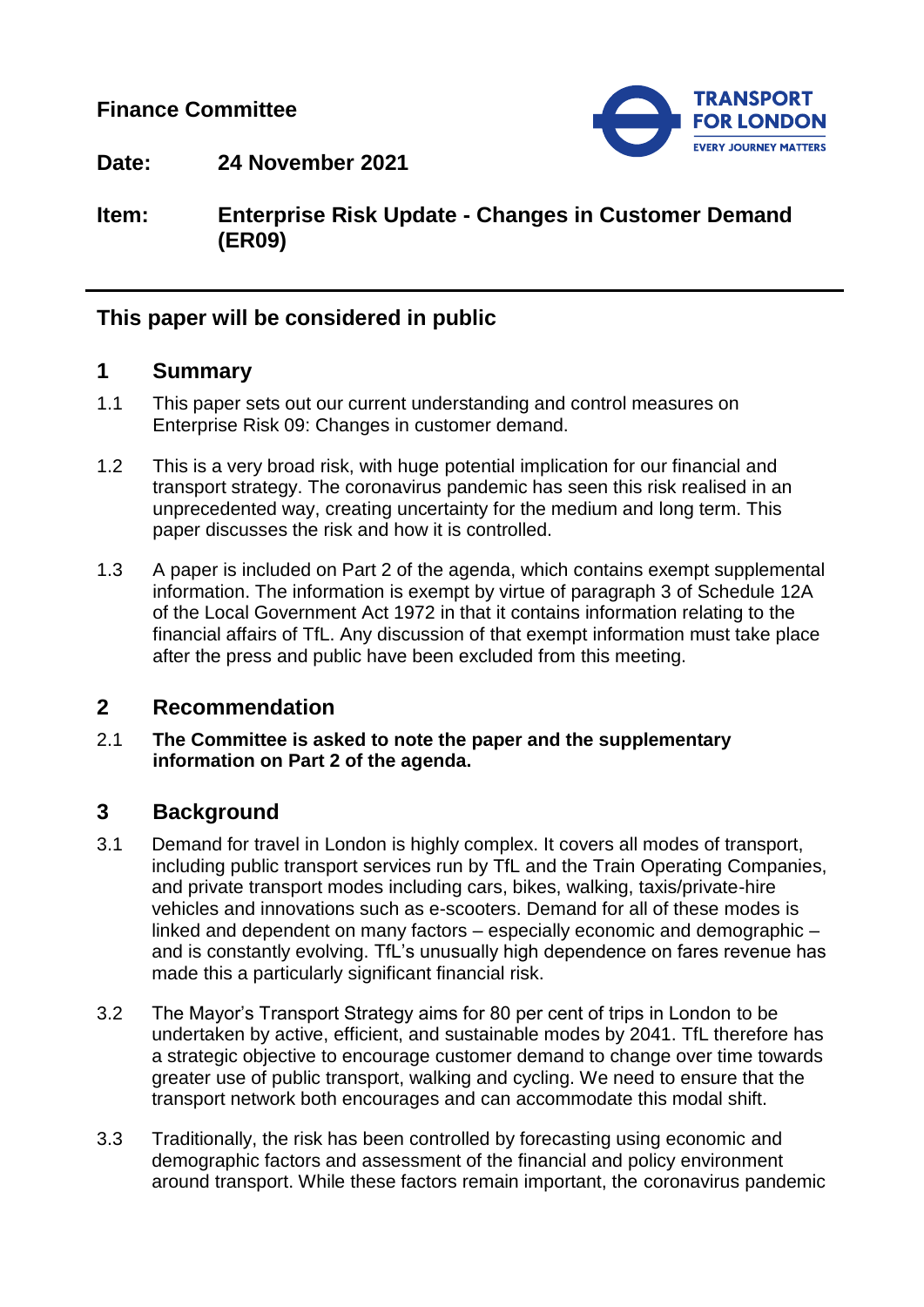has delivered a shock that means we need to look beyond existing forecasting methods.

- 3.4 Short-term changes in travel demand due to the pandemic were unprecedented. Demand for travel overall reduced substantially as people shifted to working from home and eliminated travel for leisure activities in accordance with Government guidance. At the start of the pandemic demand for rail travel reduced by as much as 95 per cent. The reduction on rail, including London Underground, was especially large because of rail's primary role in enabling people to access work and leisure activities in central London. Demand for private transport also reduced but by a much smaller amount, particularly in outer London, as people walked and cycled more but continued essential trips using private vehicles. The combined effect of these changes saw sustainable mode share reduce from 63 per cent in 2019 to 55 per cent in mid-2020.
- 3.5 As restrictions have eased, the vaccine roll-out has progressed and the economy and wider society started to recover, we have seen a significant recovery in public transport demand approaching 70 per cent of pre-pandemic levels. This breaks down on weekdays at around 75 per cent on Buses and 60 per cent on the Tube. Weekend demand is stronger, as a percentage of normal demand, with the Tube at around 70 per cent. This reflects a stronger recovery in trips for leisure purposes and a slower recovery in the 'commute'. The absence of international tourism is also having a significant impact, particularly on trips in central London. Confidence in public transport is also returning. Research by London Travel Watch suggests that 9 out of 10 customers feel safe on trains and 4 out of 5 customers feel safe on buses.
- 3.6 The future path for transport will be heavily influenced by how quickly businesses adapt their operations for new working patterns and by the speed with which international tourism returns. Demand for private transport has returned to near normal, but with central London traffic remaining below its pre-pandemic level.

# **4 Updating our forecasts**

- 4.1 We have adapted our methods to accommodate continued uncertainty. Scenariobased planning and quicker, regular forecast updates have been introduced and are essential in tracking how the recovery is developing. We continue to monitor the recovery in other regions of the UK and cities across the world to see what we can learn from them.
- 4.2 We are building in new levels of detail into our forecasts. For example, we can classify Tube demand data based on the station, which allows markets and journey types to be identified. These journey types and observed changes in demand can be factored back into our forecasts (e.g. trends in peak journeys to/from the City are indicative of the wider commuting market and inform the baseline demand level for office work journeys). Bus demand insight is more geographically orientated, with analysis focused on Outer and Inner London and the Central Activity Zone, journeys to high streets and town centres, and ticket type.
- 4.3 We manage the uncertainty in our forecasts by closely monitoring trends and continuing to use a scenario-based approach. We have developed short-term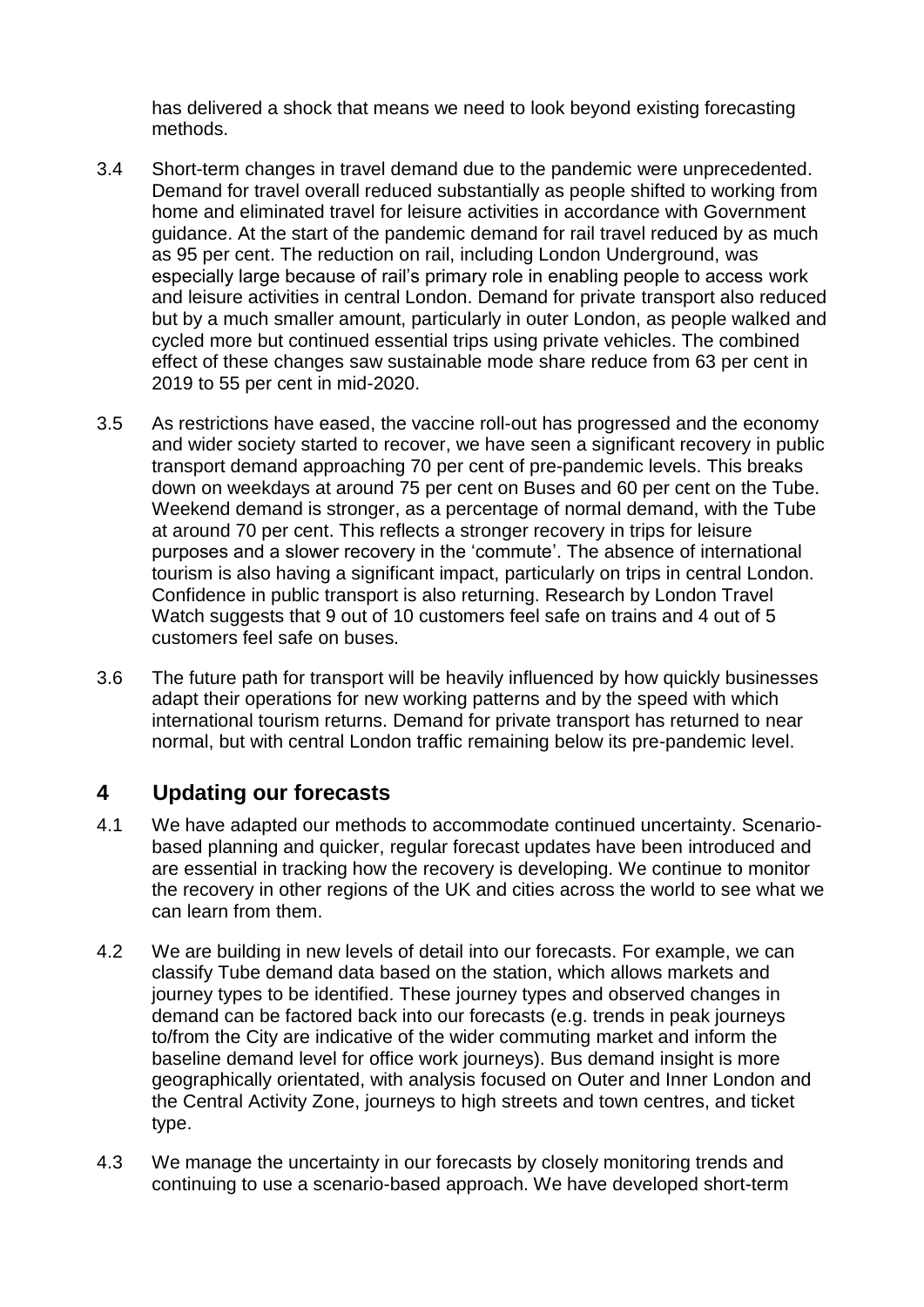revenue scenarios that consider the range of outcomes as demand returns, and we also have medium and long-term scenarios against which to test a range of potential outcomes. Forecasts are reviewed in line with emerging actual data, with a view to remaining responsive to emerging trends.

4.4 The shorter-term revenue scenarios provide a range of possible trajectories, from which a 'central' scenario is used for budget and monitoring purposes. The area subject to the most scrutiny at present is the commuting market, driven by the return of workers to offices.

# **5 Description of risk post-pandemic**

- 5.1 Public transport demand and revenue has reached around 70 per cent of prepandemic levels. This equates to 1-1.5bn fewer journeys and a £1.5-2bn reduction in fares income over a whole year compared to before the pandemic. Demand has been gradually and consistently growing over the summer and in particular with the return of schools and more office-based working since September. With more businesses establishing their return to office plans and robust demand for high quality office space, demand seems likely to grow further unless material Government restrictions return. We will monitor this trend closely over the autumn and winter. We will also continue to monitor international tourism as key air corridors such as the US market begin to open up.
- 5.2 Given the continuing uncertainties around future working patterns, international tourism, and the potential for restrictions in the future, it is too early to say what travel demand in London will be following the pandemic. This creates several risks as we have to plan for the transport network several years ahead. The management of risk and uncertainty is therefore embedded in our planning processes to ensure we are as resilient as possible to a range of outcomes, as described in Section 6.
- 5.3 TfL, local and national government are committed to decarbonise transport, but this will be made considerably harder if there is increased demand for travel by car. As our Financial Sustainability Plan set out, we believe that it is essential to maintain a safe, frequent and reliable turn-up-and-go public transport service and more active travel facilities to ensure that the recovery from the pandemic and beyond is not car-led.
- 5.4 There is an opportunity in the coming years to increase rates of walking and cycling, reflecting pre-existing trends as well as observed behaviour during the pandemic. This will have a positive impact on health, the environment and safety. If TfL and boroughs do not have the ability for financial, policy or legal reasons, to support these modes alongside improving public transport, then there is a risk that the potential for journeys to shift to sustainable modes will be constrained.
- 5.5 Other modes of transport make up a small proportion of total travel but have been growing in importance in recent years. These include private hire vehicles; cycle hire (both the system operated by TfL and those of other companies); e-scooters, which are currently being trialled in a number of boroughs; and other potential modes that may not exist yet. There continues to be a wide range of potential outcomes for such transport options over the coming years and we will remain sensitive to their impact on demand.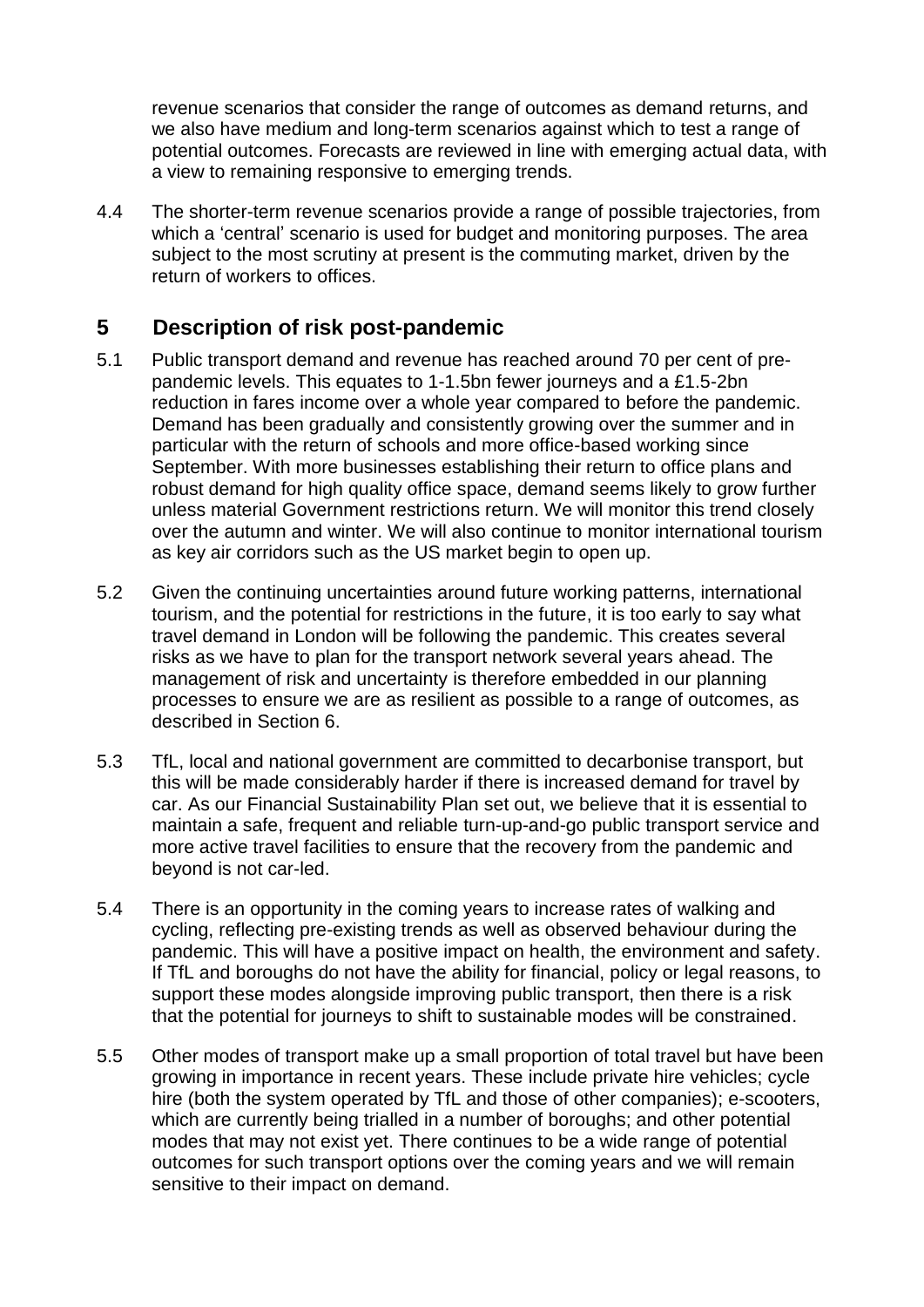# **6 Response to risks**

6.1 Looking to the medium and long term, management actions to control the risk can be grouped under four themes:

## **Scenario and risk-based planning**

- 6.2 Last year TfL developed five scenarios looking out to 2031 to help frame our planning in the face of uncertainty caused by the pandemic. They are being refined as we learn more about the recovery.
- 6.3 In June this year we presented our findings from the latest review. This considered what outcomes remained plausible and what others such as the GLA and Office for Budget Responsibility were forecasting for London's population, employment, and economic recovery. This showed that that features of the more central scenarios were more plausible.
- 6.4 We have embedded this scenario planning in our strategic planning work over the past year. This has been used to articulate our:
	- (a) Financial Sustainability Plan potential future financial scenarios for TfL, including for passenger revenue;
	- (b) Medium-Term and Long-Term Capital Plan –capital planning scenarios, helping to inform future prioritisation of public transport schemes;
	- (c) Service Level Review to understand the impact of the range of potential demand outcomes; and
	- (d) Scheme Assessment to inform business case development and demand forecasting across a variety of schemes.
- 6.5 We will review the latest evidence in January 2022, and this will inform whether we need to refresh our forecasts and the five scenarios that underpin them.

#### **Appropriately reviewing service levels**

- 6.6 In September 2021, TfL submitted a Service Level Review to the Department for Transport as a condition of the June 2021 funding agreement. This review was based on our future demand scenarios and confirmed plans already set out in our Financial Sustainability Plan. This included changes to certain service levels, including a proposed four per cent reduction to bus services in central London and pausing certain future planned service increases on London Underground.
- 6.7 We will continue to monitor and analyse demand patterns in detail, and we will keep our service levels under review as our understanding of future demand grows. At an overall level, it is already clear that there will continue to be high demand for public transport in London, and that continuing to offer extensive, high quality public transport services will be essential to supporting the city's economy, quality of life and contribution to national priorities like decarbonisation. We will continue to plan our service levels to ensure we can support these goals.

#### **Improving the quality of services**

6.8 Even while TfL's finances are constrained, we must continue to maximise the opportunity to improve our services wherever possible. Examples include